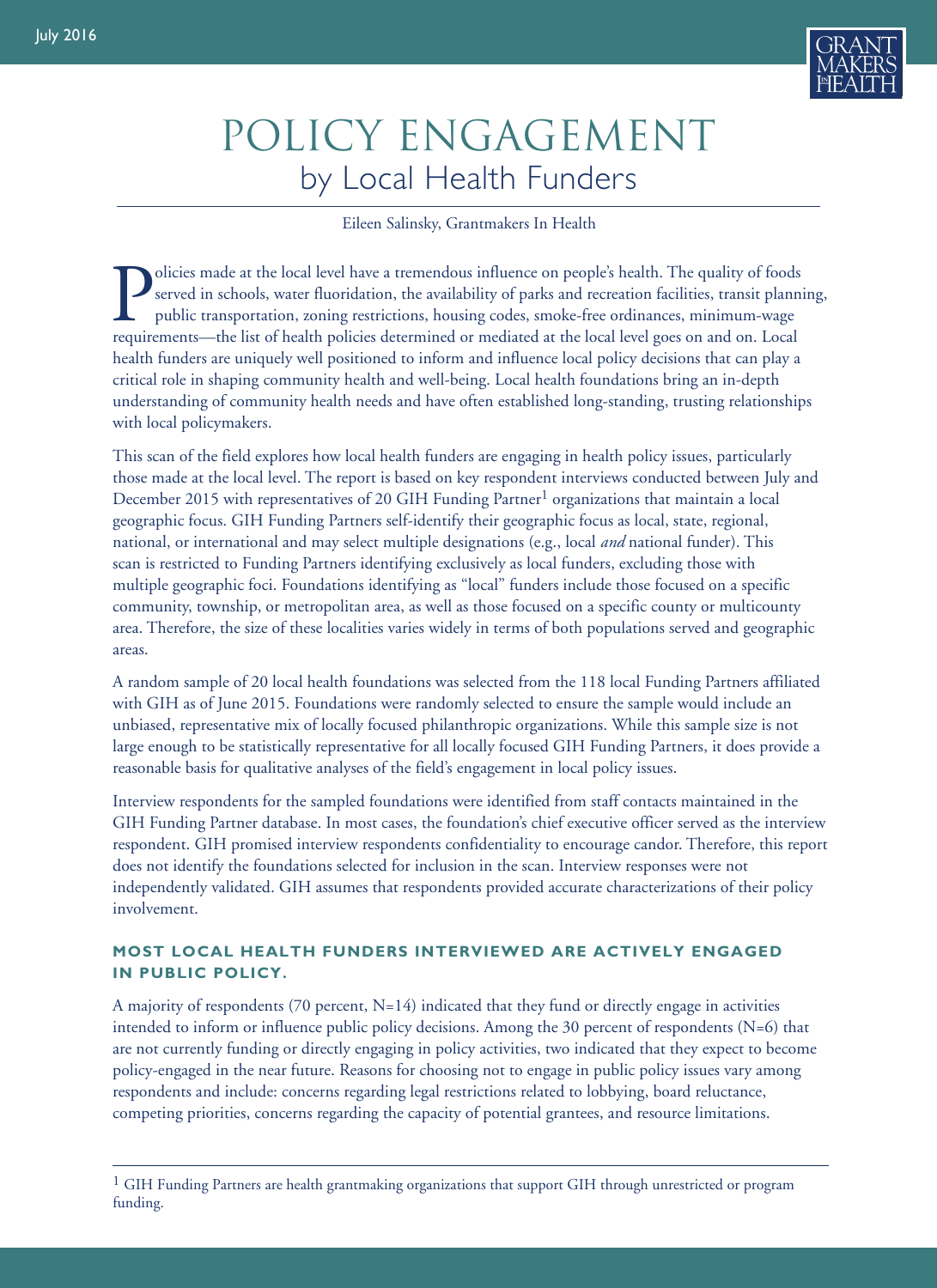

#### **FIGURE 1: POLICY ENGAGEMENT BY LOCAL HEALTH FUNDERS**

Respondents self-identified whether their foundation funds or directly engages in activities to inform or influence public policy decisions and were not given a specific definition of which activities constitute policy engagement. In fact, throughout the interview process, it became clear that respondents held varying perspectives on the types of decisions that were viewed as "public policy," as well as the types of activities that were seen as attempts to "inform or influence" these decisions.

Most respondents employed fairly broad definitions of both "public policy decisions" and the types of activities pursued to "inform or influence" those decisions. Public policy decisions included formal decisions made by elected officials, such as the enactment of local ordinances and public budgets, as well as formal and informal decisions made by appointed government officials to direct the operation and conduct of government agencies.

#### **LOCAL HEALTH FUNDERS TYPICALLY FOCUS ON LOCAL POLICY ISSUES.**

Among local health funders engaged in policy work, 93 percent of respondents seek to inform or influence policy decisions made at the local level, 71 percent are engaged in state-level policy, and only 14 percent are actively engaged in federal policy.



#### **FIGURE 2: GOVERMENTAL FOCUS OF POLICY ACTIVITIES**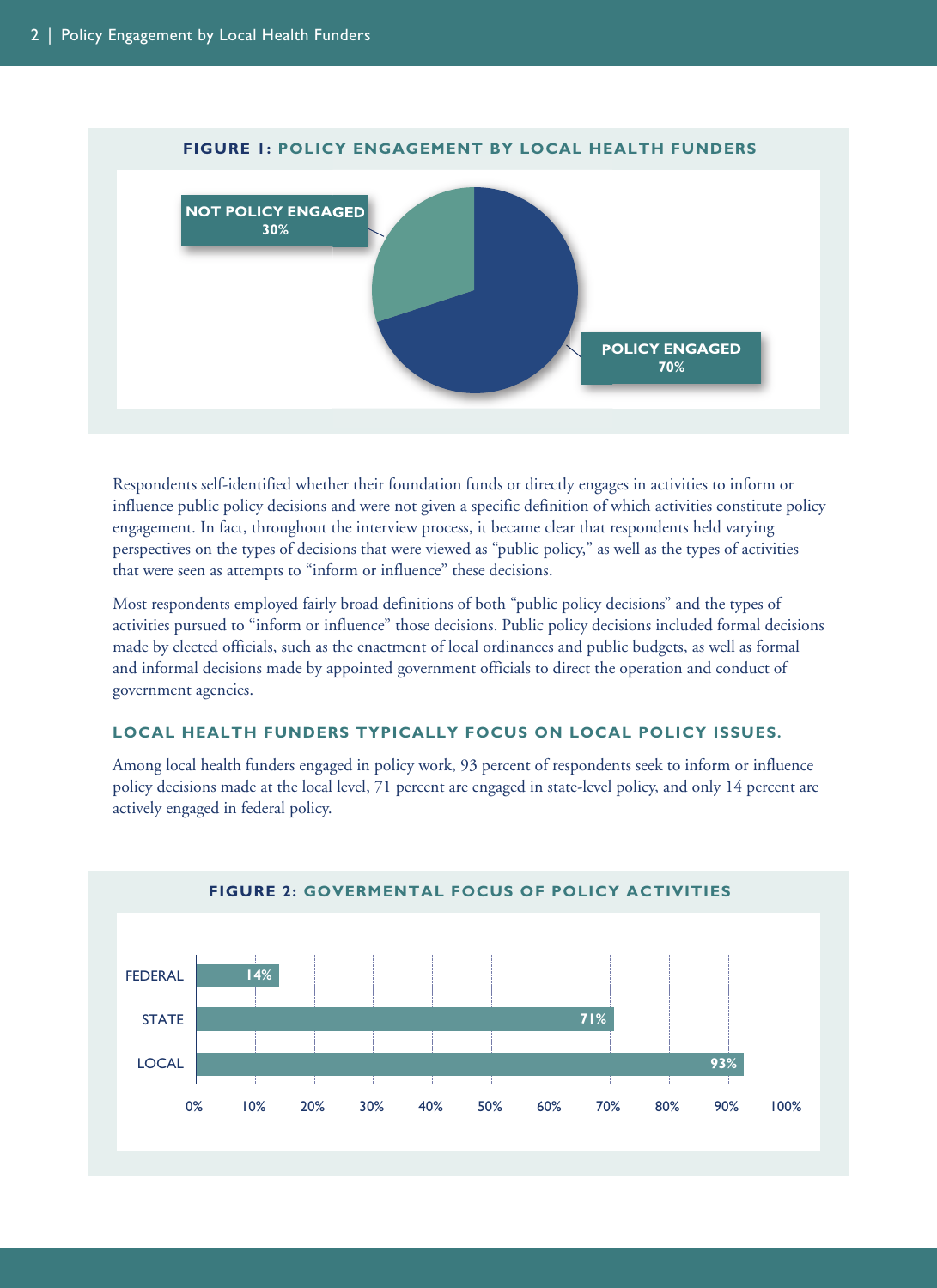The focus of local policy activities varies somewhat among respondents. Collaborative work with public schools, school districts, and local government agencies is most prevalent. However, engagement with elected officials, such as mayors, county executives, city council members, county commissioners, and school board members, is also widespread.

Although somewhat less common than local policy engagement, a majority of respondents reported engagement in state policy issues. These activities generally focus on legislative issues, particularly the implementation of state law at the local level, but also include partnerships with executive-branch agencies and involvement in rulemaking and other regulatory processes. Efforts to assist in implementing the Affordable Care Act were widely reported, including outreach and enrollment for the federal Health Insurance Marketplace or state-based insurance exchanges, and advocacy related to Medicaid expansion.

A number of respondents cited the importance of their regional association of grantmakers in facilitating state-level policy engagement. These respondents indicated that their regional association of grantmakers plays an instrumental role in identifying relevant state policy issues, connecting them with other funders, and helping to coordinate funders' policy activities. However, other respondents reported that their regional association of grantmakers is not actively involved in policy issues, suggesting that the role of these regional associations varies widely across geographic areas.

Although few local funders are actively engaged in efforts to inform or influence federal policy, many respondents indicated that they work to stay current on health policy debates and legislative changes unfolding at the national level. Federal policy issues frequently cited by respondents include school food policies, ACA implementation, and policies related to funding and reimbursement for community health centers.

## **LOCAL HEALTH FUNDERS HAVE IDENTIFIED A DIVERSE RANGE OF POLICY PRIORITIES.**

Policy priorities vary among policy-engaged funders. The policy priorities most widely cited by respondents include:

- access to health care services (71 percent),
- healthy eating/active living (64 percent),
- social and environmental determinants of health (50 percent), and
- health insurance coverage (36 percent).



#### **FIGURE 3: POLICY PRIORITIES**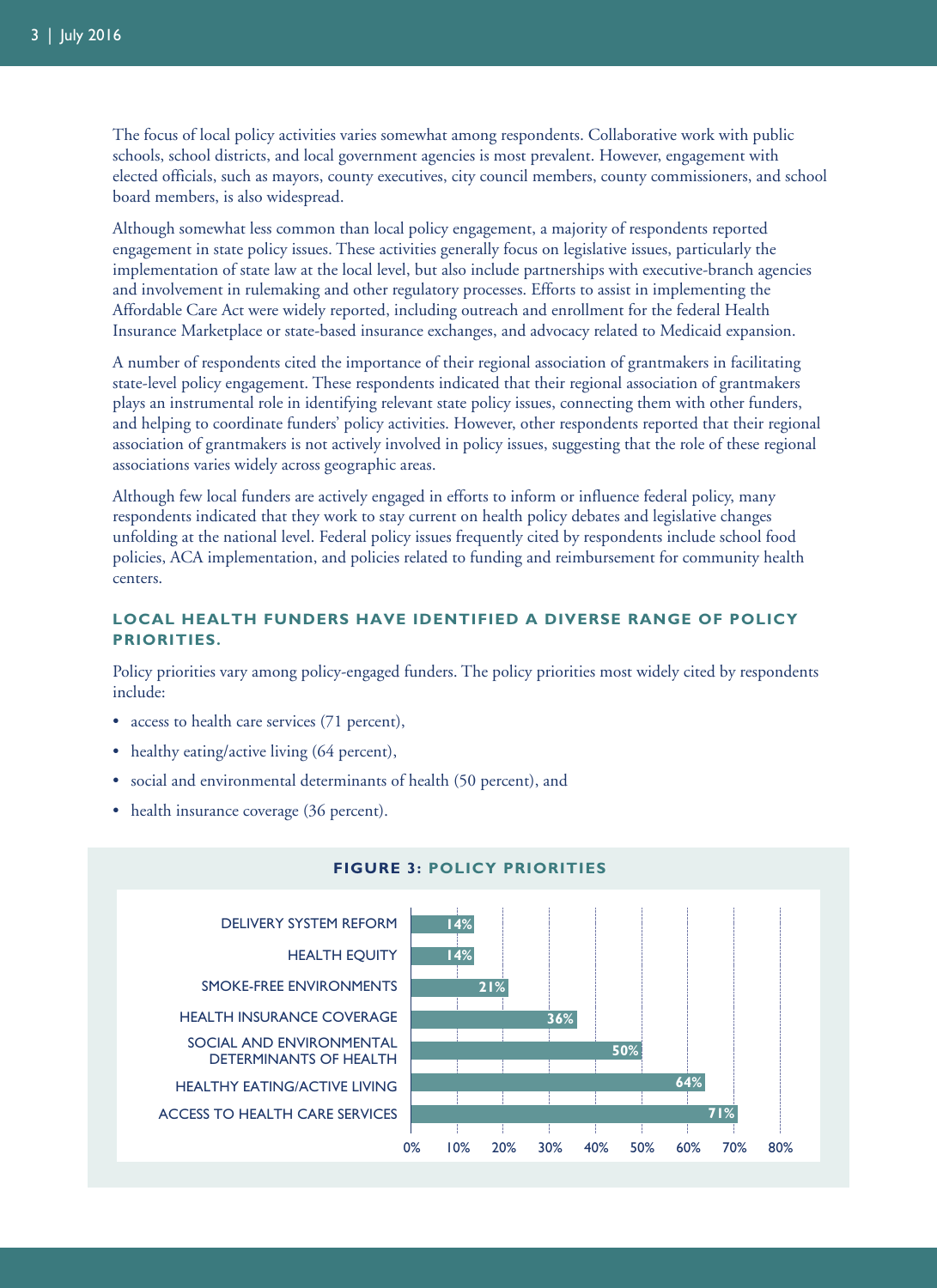Less commonly cited priorities include smoke-free environments (21 percent), health equity (14 percent), and delivery system reform (14 percent). Several respondents also reported targeted priorities related to particular interventions or populations in need, such as affordable housing, transportation systems, and immigrant and refugee health.

Foundations participating in this scan did not focus exclusively on a single policy priority. Most respondents identified multiple policy priorities (ranging from two to six priorities per funder), with an average of three priorities reported for each foundation.

Respondents frequently characterized their engagement in policy-change activities as "a means to an end." Most respondents stressed that the selection of policy priorities was intrinsically tied to broader organizational goals. The fact that policy activities were a natural outgrowth of philanthropic objectives was cited as a key reason why governing boards were supportive of the foundation's involvement in local policy activities.

These efforts were often described as focusing on "little P" policy change involving administrative practices and protocols rather than "big P" policy change related to legislative action. In fact, local funders typically characterized their efforts as partnership with local government, rather than policy or advocacy activities.

### **LOCAL HEALTH FUNDERS EMPLOY A DIVERSE SET OF STRATEGIES TO INFORM AND INFLUENCE PUBLIC POLICY.**

The types of strategies local health funders use to inform and influence public policy vary significantly among respondents. The policy strategies most commonly cited include:

- coalition building (84 percent),
- policymaker education (78 percent),
- advocacy capacity development (69 percent),
- public education (54 percent), and
- public awareness campaigns (46 percent).

Less frequently cited strategies include: policy analysis, demonstration projects, leadership development, community organizing (39 percent, respectively); influencer education (e.g., training for journalists) (31 percent); communications and messaging research, champion development, and model legislation development (23 percent, respectively). Public policy strategies rarely cited by respondents include: public polling, public will campaigns, media advocacy, community mobilization, voter outreach, and litigation support.



#### **FIGURE 4: POLICY STRATEGIES COMMONLY USED BY LOCAL HEALTH FUNDERS**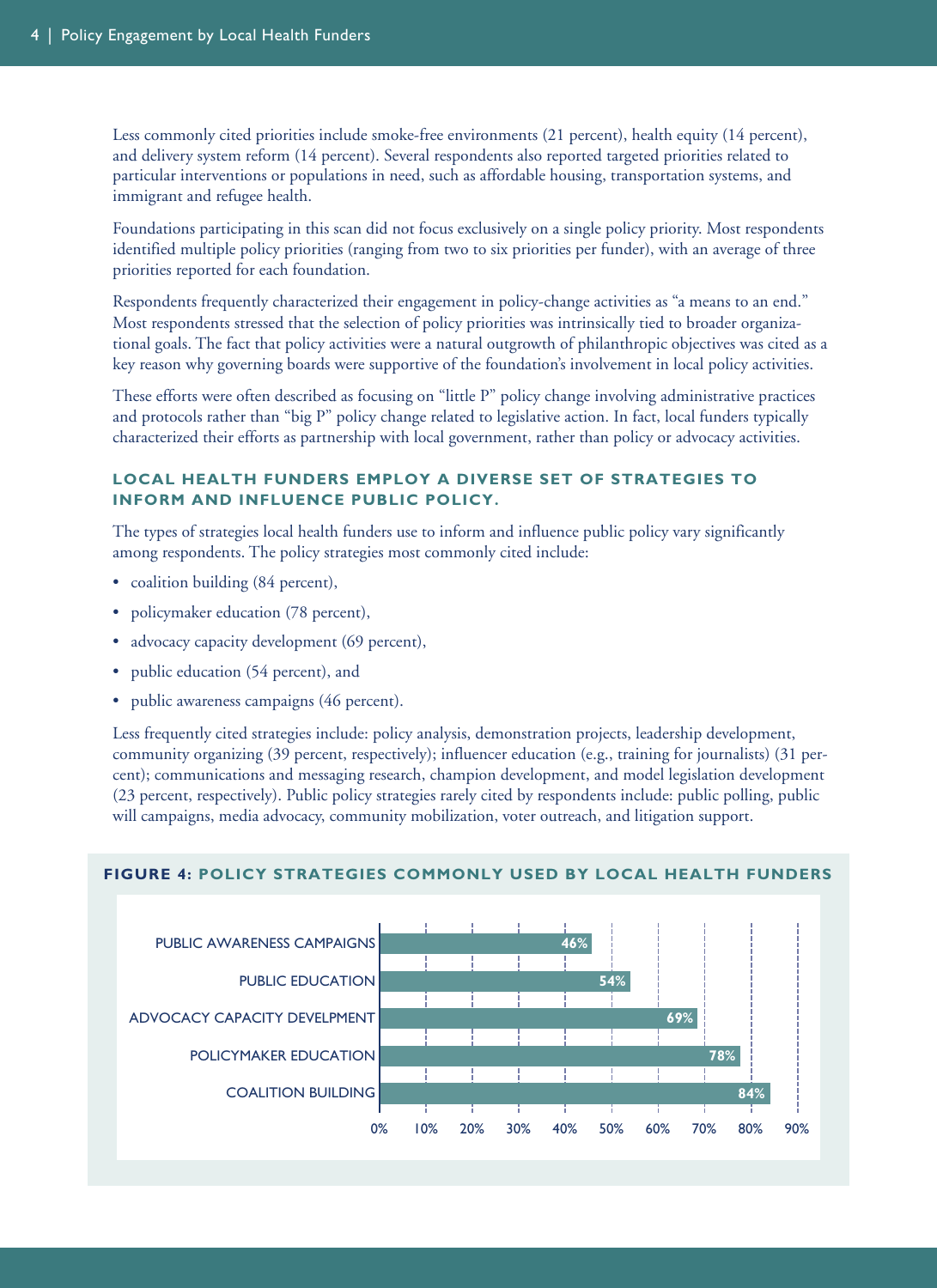Respondents indicated that their foundations directly engage in or support a combination of different strategies to inform or influence public policy, (ranging from two to fourteen strategies per funder) with an average of seven strategies reported for each foundation.



**FIGURE 5: VISUAL FRAMEWORK OF PUBLIC POLICY STRATEGIES**

Adapted from "Visual Framework of Public Policy Strategies" presented in Campbell, Martha, and Julia Coffman. "Tools to Support Public Policy Grantmaking," The Foundation Review. 1, no. 3 (2009): 123-131.

Local health funders implement these strategies in a wide variety of ways:

**➤** *Foundation staff frequently play a direct, hands-on role in conducting policy activities.* Local health funders often rely heavily on foundation staff to directly inform or influence policy decisions and policy implementation activities. Foundation staff regularly interact with local government officials, both elected and appointed, to identify community health needs, educate policymakers about important health issues, advocate for public-sector interventions, and assist in policy change and implementation efforts.

In some instances, foundation partnerships with local government are formally organized. For example, one local foundation convenes a behavioral health consortium consisting of a variety of public- and private-sector stakeholders. The consortium's purpose is to examine the community's behavioral health system, identify unmet needs, and work toward a more integrated, inclusive, effective, and patientcentered system of care. After conducting a rigorous assessment of the county's behavioral health system, the consortium elected to focus on three priority areas: behavioral health integration, improvements in the criminal justice system, and family behavioral health. A leadership council was established for each of these priority areas to foster communication, collaboration, and goal-setting among community stakeholders. Foundation staff are directly responsible for facilitating and coordinating the consortium and the leadership councils. This work has influenced a variety of local policies, including the establishment of pretrial policies and procedures to maximize jail diversion for persons with mental illness. The foundation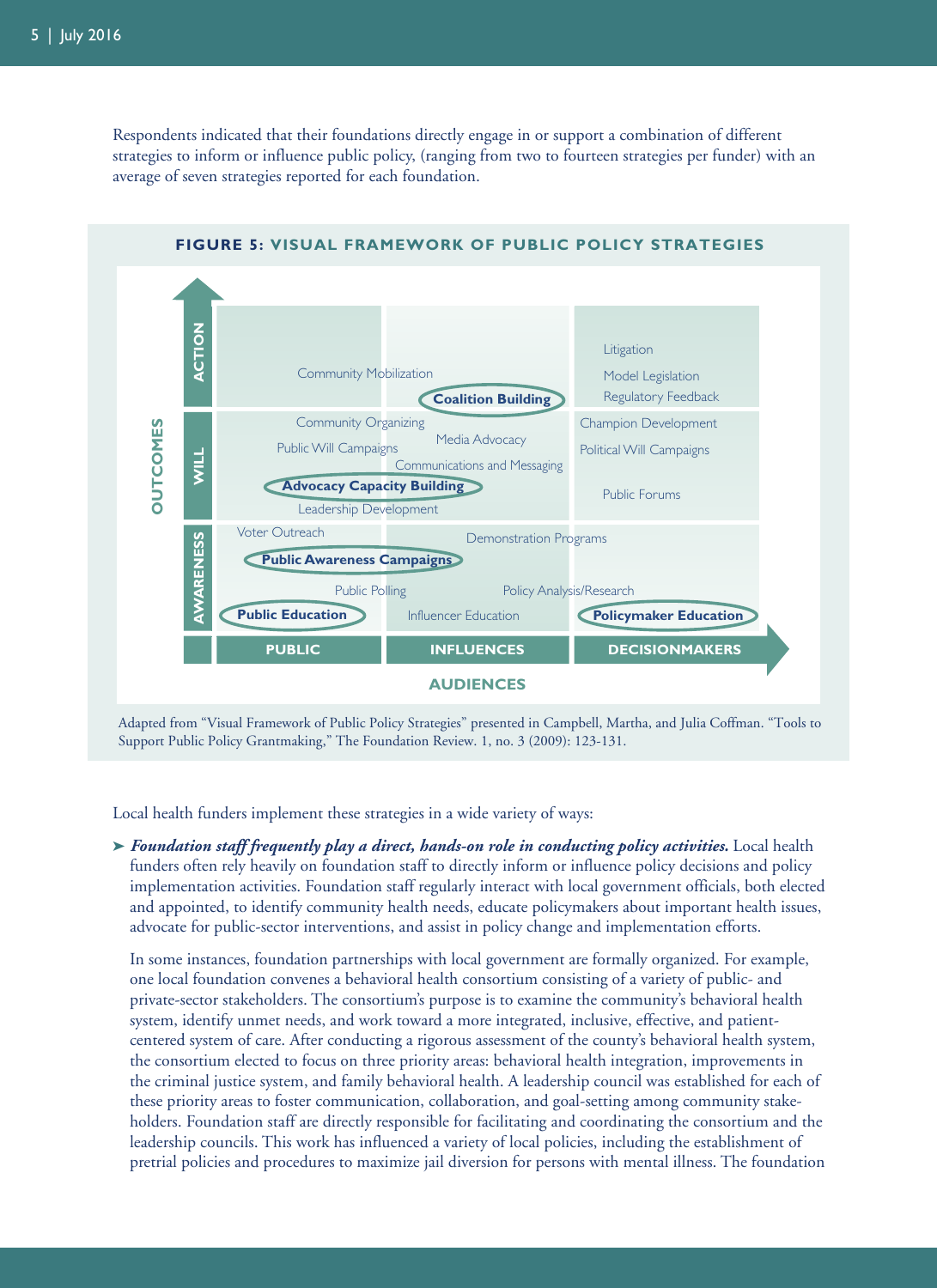has bolstered these collaborative policy efforts with grants to the county government to support training for over 260 detention personnel and changes in detention standards of practice.

While foundation-government partnerships sometimes involve grants to local government agencies, more commonly they emphasize collaborative relationships, in-kind contributions, and coordinated funding to community-based nonprofits. At times these partnerships are somewhat informal. For example, staff at one local foundation worked closely with local government officials to plan the location of, and build support for, permanent housing for the homeless. Despite some neighborhood opposition, the foundation was able to persuade public officials that the proposed location was the most suitable of available alternatives, offering access to transportation and support services.

- **➤** *Support for "backbone" organizations to coordinate advocacy coalitions is common.* Although foundation staff frequently play a direct role in managing collaborative advocacy activities, a number of respondents indicated that their foundation funds a designated organization to organize and coordinate coalition-building efforts. While grants to "backbone" organizations appear more common in major metropolitan areas, local health funders based in smaller communities have played an active role in establishing organizations capable of leading collaborative advocacy efforts. For example, one local health funder incubated, and eventually spun off, a nonprofit organization focused on youth leadership development and community collaboration. Although there were several youth-serving organizations in the community, none were well suited to take on the convening and advocacy roles the foundation envisioned. Initially the organization began as a foundation-sponsored project, directly staffed and managed by foundation employees. The foundation assumed these activities would eventually be housed in an independent organization and began planning for that transition almost two years before the actual spin-off, including conducting a fundraising effort to ensure the organization would be established with an adequate cash reserve. While the foundation continues to provide grants to the organization, it has helped the grantee develop a diverse array of funders. The organization has grown into a strong voice for youth in the community and plays a key role in developing youth leaders who advocate for equitable school discipline policies, substance-abuse prevention, and other local issues affecting adolescents and young adults.
- **➤** *Coalition-building often requires support for individual coalition members.* In some cases, local funders may not directly fund a "backbone" organization, but instead provide strategic support for the various partners that contribute to a coalition-based advocacy effort. For example, one local funder sought to increase its community's access to healthy foods and supported multiple grantees working to develop community gardens and urban farming. Grantees included organizations focused on helping gardeners and farmers grow food, as well as a community development corporation that led efforts to mobilize grassroots support. Multiple organizations, including grantees and others not receiving foundation support, formed a coalition to examine barriers to community gardens and urban agriculture, and identified water access as a major obstacle to the expansion of these efforts. Working in partnership with city and county governments, the coalition helped to establish a publicly funded grant program to install water taps at community gardens. The grants are funded by the local department of public works and managed by the local health department, while the coalition provides technical assistance to grantees and applicants.
- **➤** *Local health funders are working to build advocacy capacity in health care and human service organizations.* While support for coalition building is often granted to organizations that are fully or substantially dedicated to policy advocacy efforts, local health funders are also helping service-oriented organizations, such as health care and social service providers, develop the capacity necessary to engage in local policy issues. This support includes training and technical assistance, as well as funding for staff to conduct advocacy-related activities. The types of service organizations receiving capacity-building support are diverse and include federally qualified health centers, behavioral health providers, child care organizations, community gardens, food pantries, and homeless shelters. Some funders are also working to link the advocacy efforts of local service providers to state-level advocacy organizations and coalitions.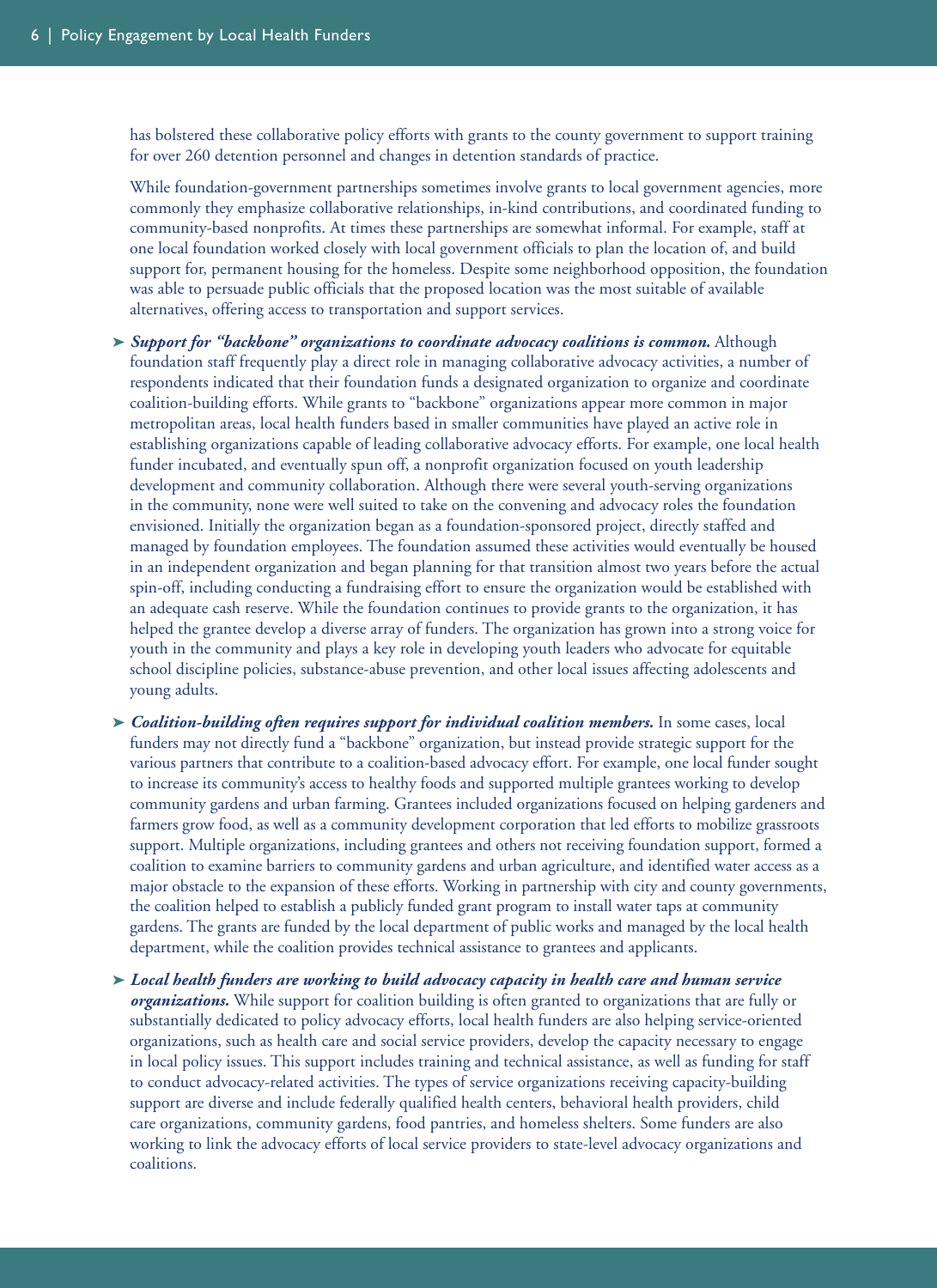Most local policy efforts are fluid and involve an evolving combination of financial and in-kind support to multiple organizations, including government agencies, grassroots advocacy organizations, "backbone" organizations, and service organizations. Rather than utilizing any one of the approaches described above, local funders frequently mix and match implementation strategies depending on changing circumstances, political dynamics, grantee capabilities, and levels of community engagement.

### **LESSONS LEARNED**

- **➤** *Engagement in local policy is a cost-effective way to achieve sustainable improvements in community health.* Respondents repeatedly emphasized that their engagement in local policy issues is driven by broader organizational goals related to community health. Policy engagement is pursued selectively in areas where policy change promises to have a meaningful effect on philanthropic priorities and engagement is likely to accelerate those policy-change decisions. When these criteria are met, most local funders view policy engagement as a highly effective way to advance their mission. Several respondents questioned why local health funders would avoid engaging in policy and advocacy efforts. As one respondent advised, "You only have as much power as you choose to exercise."
- **➤** *Public officials welcome the involvement of local health funders.* While acknowledging that policy engagement is often viewed as a "risky" undertaking by funders, respondents stressed that policy engagement is rarely associated with significant legal or reputational risks. In fact, most respondents indicated that public officials, both appointed and elected, typically value local funders' involvement in policy deliberations and usually perceive these activities as helpful, rather than confrontational. Foundation staff are frequently viewed as subject-matter experts free from the self-interests or entrenched positions that may bias other stakeholders. Respondents suggested that once a foundation exhibits a willingness to engage in policy issues, public officials will often seek out the active involvement of foundation staff as new issues emerge, particularly for those issues that require public-private partnership and community engagement.
- **➤** *Local policy issues are often less politicized than state or national issues.* Local funders frequently described local policy issues as being less overtly partisan than many state or national policy debates. Respondents felt that this lack of political drama made it easier to bring people together for a fact-based exploration of local health policy decisions. A more objective focus also made foundation boards more receptive to local policy engagement.
- **➤** *Sometimes local funders need to follow, and sometimes they need to lead.* Respondents indicated that, although it is often easier to engage in health policy issues that have already been identified and prioritized by local government officials, in some instances foundations need to play a leadership role to ensure important issues rise to the top of the local policy agenda. For example, several respondents noted that foundation staff were instrumental in encouraging local schools to improve the quality of school foods.
- **➤** *Policy engagement requires a time-consuming, long-term commitment.* Many respondents cautioned that policy engagement is a time-intensive activity for foundation staff and governing boards must understand that this significant commitment of time rarely results in immediate policy "wins." Funders stressed that efforts to inform and influence local policy are inherently relationship-based, requiring a long-term dedication to building and maintaining open communication and collaborative partnerships with public officials. Turnover among elected and appointed officials exacerbates these time demands, as relationships must continually be established with new players who may not be familiar with, or receptive to, past agreements.

Local funders with service areas spanning multiple counties or municipalities face particularly challenging circumstances. Establishing and maintaining relationships with officials from multiple jurisdictions was described as a very difficult undertaking. Several regional funders indicated that they needed to set clear priorities regarding the localities in which they would focus their policy efforts.